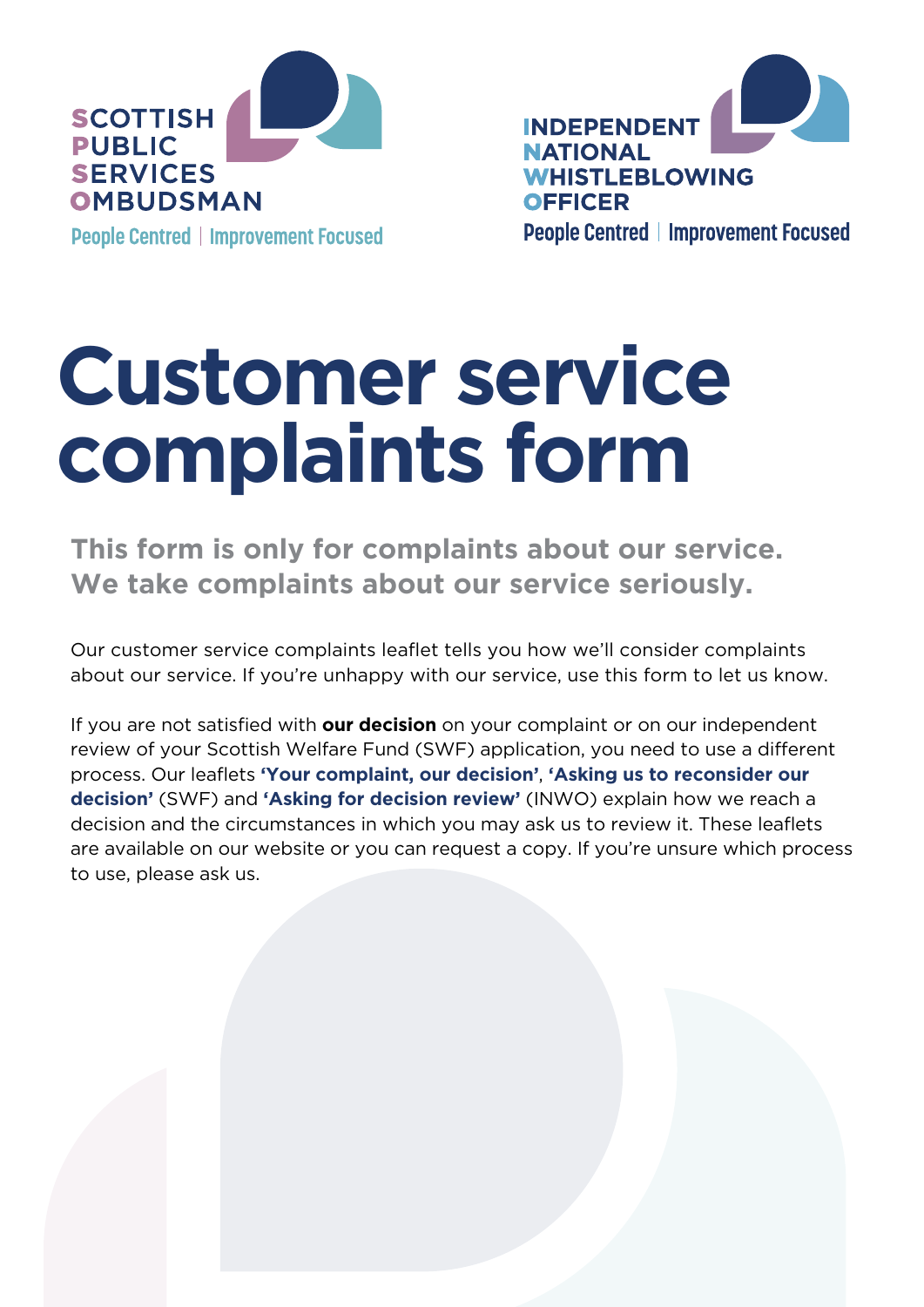#### **Your contact details**

Full Name **Mr** / **Mrs** / **Miss** / **Ms** / **Mx** / **Dr** / **Other** (please state)

| Address               |           |
|-----------------------|-----------|
|                       | Postcode: |
| Phone $no(s)$         | Email     |
| SPSO reference number |           |

*You will be given a new reference number for this service complaint.* 

How you would like us to contact you (phone, post or email)?

*If you choose an email address as your preferred contact, please be aware that we may be sending you sensitive and personal information to that email. Email security can not always be guaranteed. If you choose this method of contact, you are confirming that you accept that risk.* 

## **Section 1**

**Please tell us which of our Customer Service Standards we have not met**  *(tick all that apply)*

**We will communicate effectively with you**

**We will work in an open and fair way**

**We will carry out our duties competently and responsibly**

There is more information about these standards on our website here: **[www.spso.org.uk/our-customer-service-standards](http://www.spso.org.uk/our-customer-service-standards)**

Please give details below.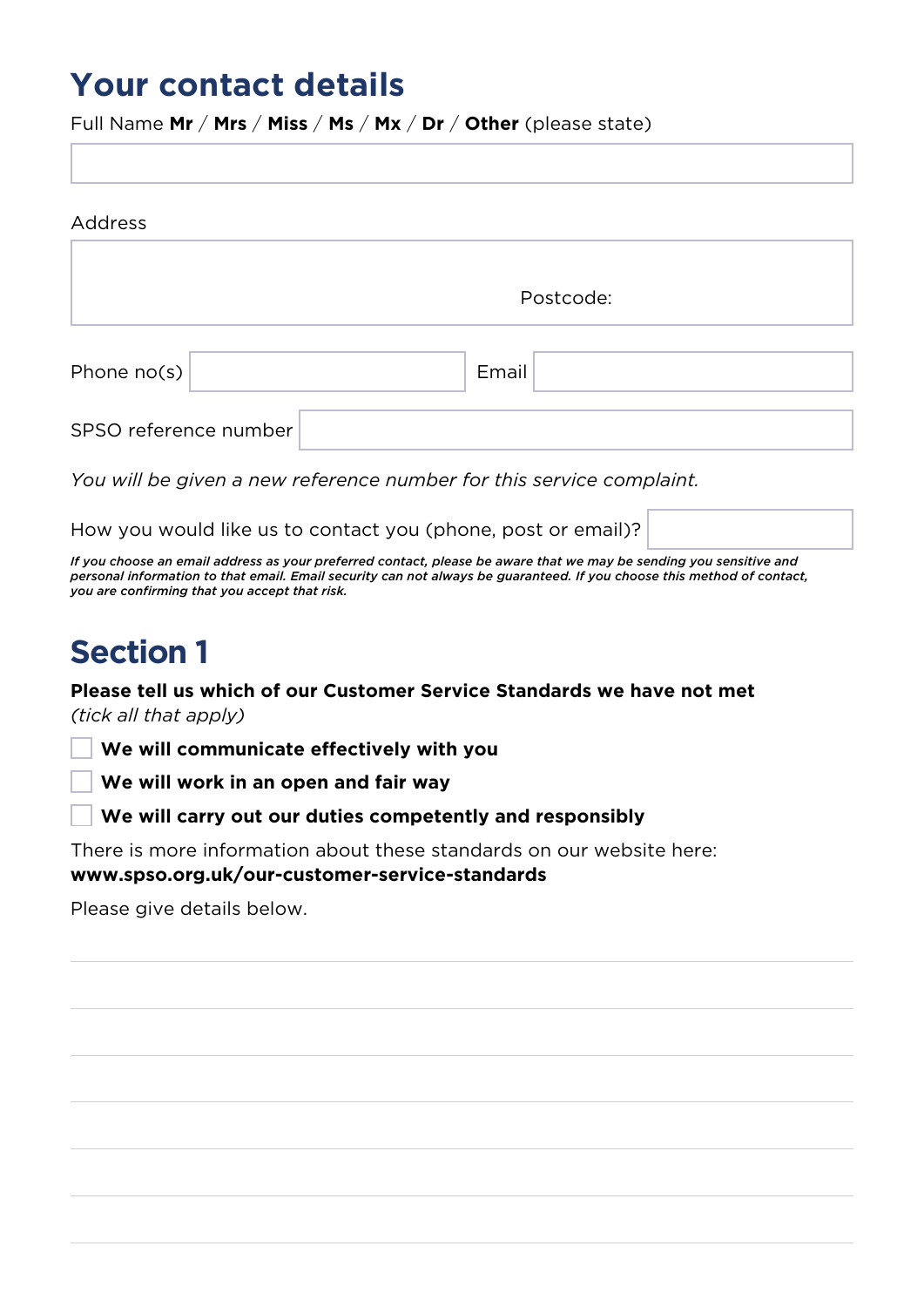## **Section 2**

#### **Tell us what we can do to put things right**

Please give details below. If you need more space, please attach more paper.



#### **Your information**

We are committed to protecting your privacy. We use information given to us about you and your complaint (or review) for its intended purpose and in line with the Data Protection Act 2018, the SPSO Act 2002 and the Welfare Funds (Scotland) Act 2015. For more information about how we handle your privacy and protect your information see our website **[www.spso.org.uk/privacy-notice](http://www.spso.org.uk/privacy-notice-and-disclaimer)[and-disclaimer](http://www.spso.org.uk/privacy-notice-and-disclaimer)** or ask us for our leaflet.